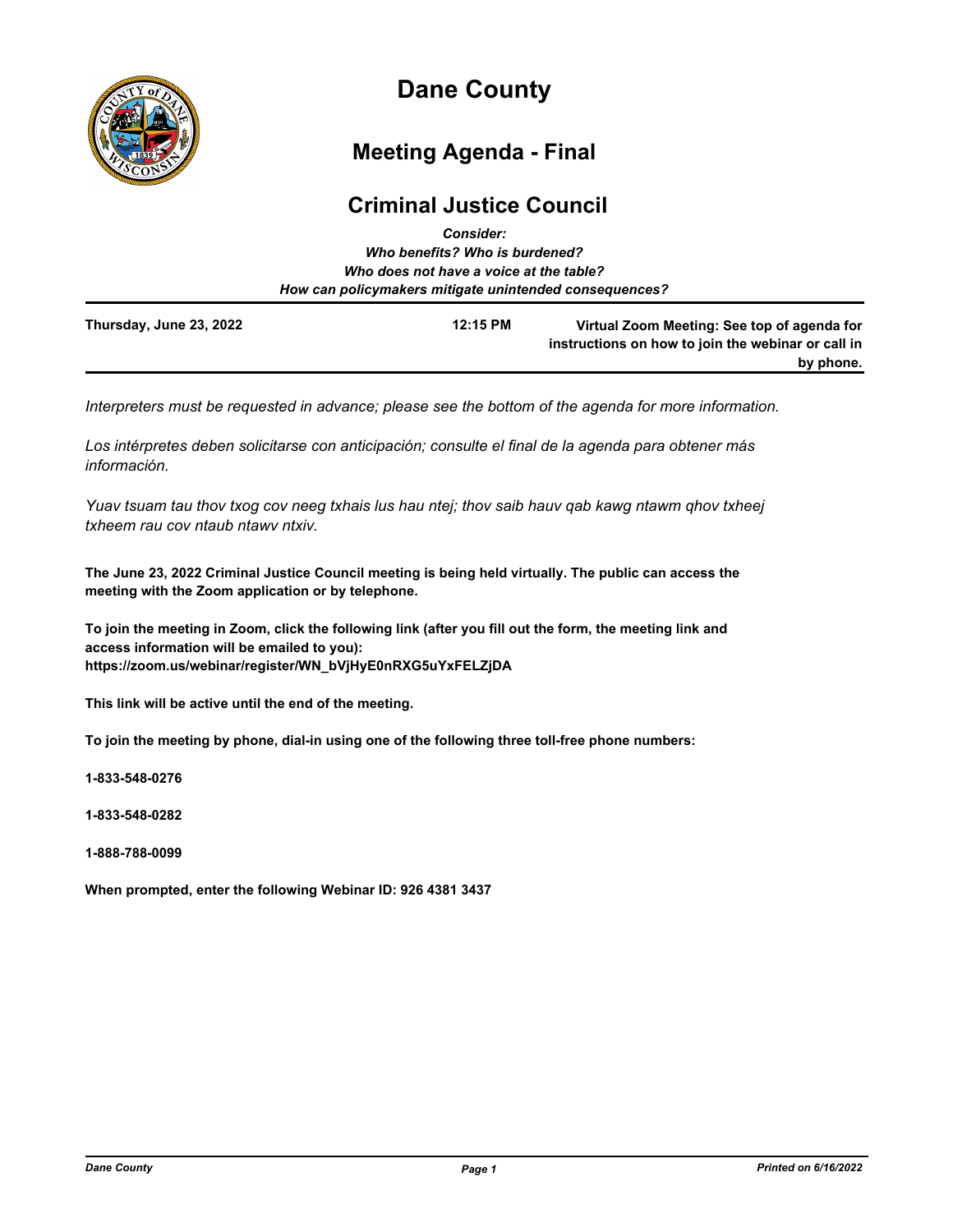**If you want to submit written comment for this meeting, or send handouts to council members, please send them to: menard.lindsay@countyofdane.com**

**PROCESS TO PROVIDE PUBLIC COMMENT: ANY MEMBERS OF THE PUBLIC WISHING TO REGISTER TO SPEAK ON/SUPPORT/OPPOSE AN AGENDA ITEM MUST REGISTER USING THE LINK ABOVE (even if you plan to attend using your phone).**

**In order to testify (provide public comment), you must be in attendance at the meeting via Zoom or phone, you will then either be unmuted or promoted to a panelist and provided time to speak to the body.**

**Registrations to provide public comment will be accepted until 30 minutes prior to the beginning of the meeting.**

## **A. Call To Order**

*Notified Absent: Esqueda*

## **B. Consideration of Minutes**

**1.** [2021 MIN-694](http://dane.legistar.com/gateway.aspx?m=l&id=/matter.aspx?key=22514) MINUTES OF THE FEBRUARY 24, 2022 CRIMINAL JUSTICE COUNCIL MEETING

#### [2021 MIN-694](http://dane.legistar.com/gateway.aspx?M=F&ID=824042ca-3fba-4516-abbd-4ec587b46e36.pdf) *Attachments:*

[2.24.22 CJC Registrations](http://dane.legistar.com/gateway.aspx?M=F&ID=b464387a-c95f-467e-862b-b78c33361043.pdf)

#### *Legislative History*

3/24/22 Criminal Justice Council not acted on Consideration of the minutes was postponed until the following week as there were not sufficient number of voting members present at both the previous and current meeting.

A motion was made by PARISI, seconded by ESQUEDA, that the Minutes be postponed. The motion carried by a voice vote. Passed

4/28/22 Criminal Justice Council tabled Action on the meeting minutes was postponed to the June 2022 meeting.

#### **2.** [2022 MIN-018](http://dane.legistar.com/gateway.aspx?m=l&id=/matter.aspx?key=22731) MINUTES OF THE MARCH 24, 2022 CRIMINAL JUSTICE COUNCIL MEETING

#### [2022 MIN-018](http://dane.legistar.com/gateway.aspx?M=F&ID=171cee8d-4b91-41f2-bb3e-60277d7e81c5.pdf) *Attachments:*

[2.24.22 CJC Registrations](http://dane.legistar.com/gateway.aspx?M=F&ID=e73de33b-1798-4747-a278-d3e712bc000b.pdf)

#### *Legislative History*

4/28/22 Criminal Justice Council tabled Action on the meeting minutes was postponed to the June 2022 meeting.